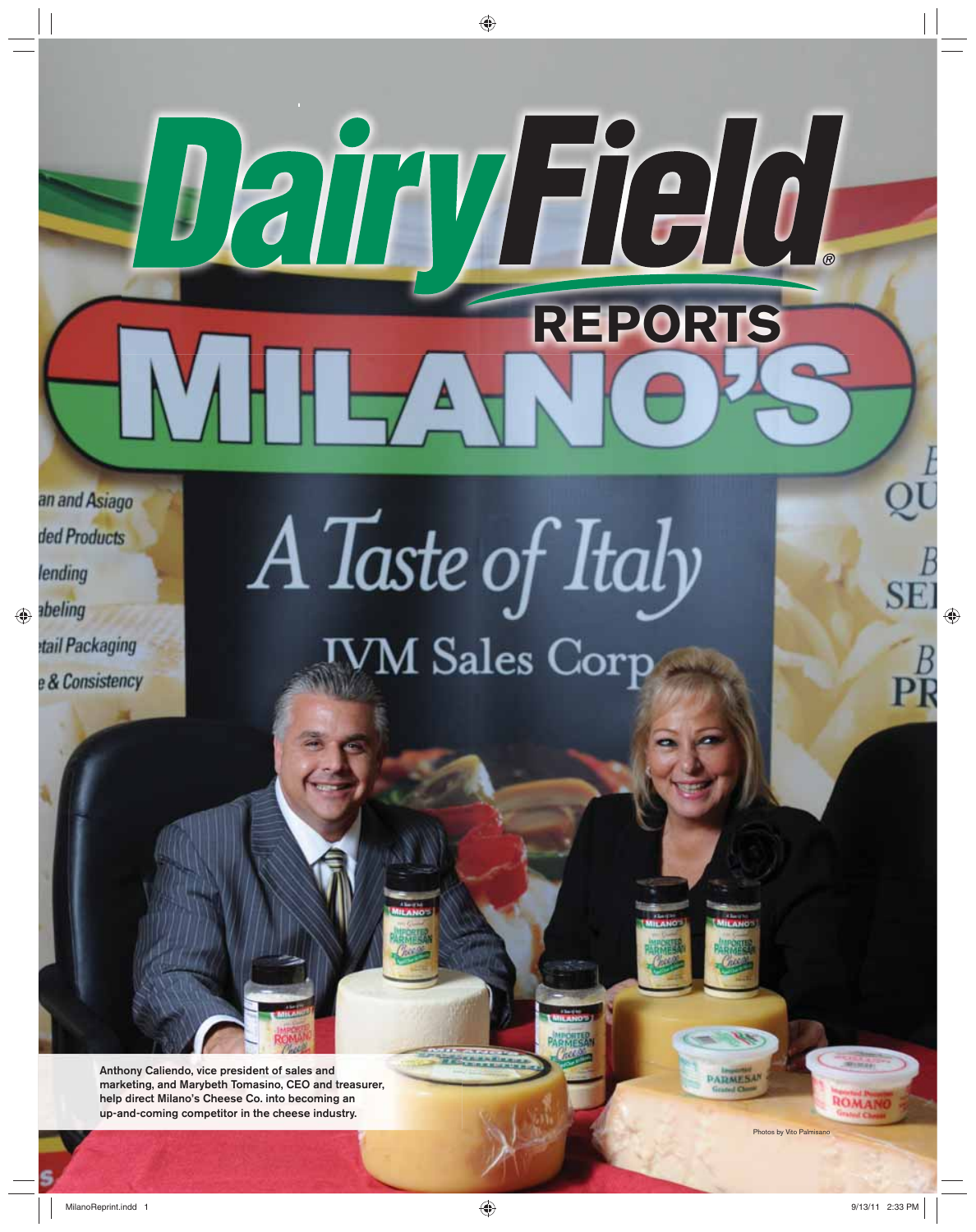

credentials, but couldn't have achieved any of its certifications without the passion and persistence from the quality control, logistics and sales teams as well as those in the business office and executive management.

## **Diamond in the Rough**

**Milano's Cheese may not be the largest producer, but its tenacity for food safety, innovation and growth make it an up-and-coming competitor in the cheese industry.**

### - **Marina Mayer** *Executive Editor*

Five years ago, consumers wouldn't be caught red-handed<br>buying private label products or clipping and saving coupons. Over time though, the roller-coaster economy has<br>forced even the wealthiest of shoppers to compare price buying private label products or clipping and saving coupons. Over time though, the roller-coaster economy has forced even the wealthiest of shoppers to compare prices and opt for the cheaper brand.

Now, "consumers want to be challenged, they want something unique and exciting, something that no one else has," says Anthony Caliendo, vice president of sales and marketing for Milano's Cheese Co. "I think that's one of the advantages we're going to have as a company, is to be innovative with new ideas that propel us ahead of our competition."

It's that tenacity for innovation and growth that make Milano's an up-and-coming competitor in the cheese industry, despite how consumers save and spend. That's why the 250-employee, \$40 million producer of Italian hard cheese is considered a diamond in the rough, "that company that not everybody knows about but everybody wants to find," Caliendo says.

Milano's team of products includes 10 SKUs, ranging from 8-ounce to 5-pound containers of grated, shredded and shaved Parmesan, Romano and Asiago cheeses, which are produced out of its 75,000-square-foot headquarters facility in Linden, N.J., and distributed to foodservice accounts (75%), ingredient users (24%) and retail outlets (1%).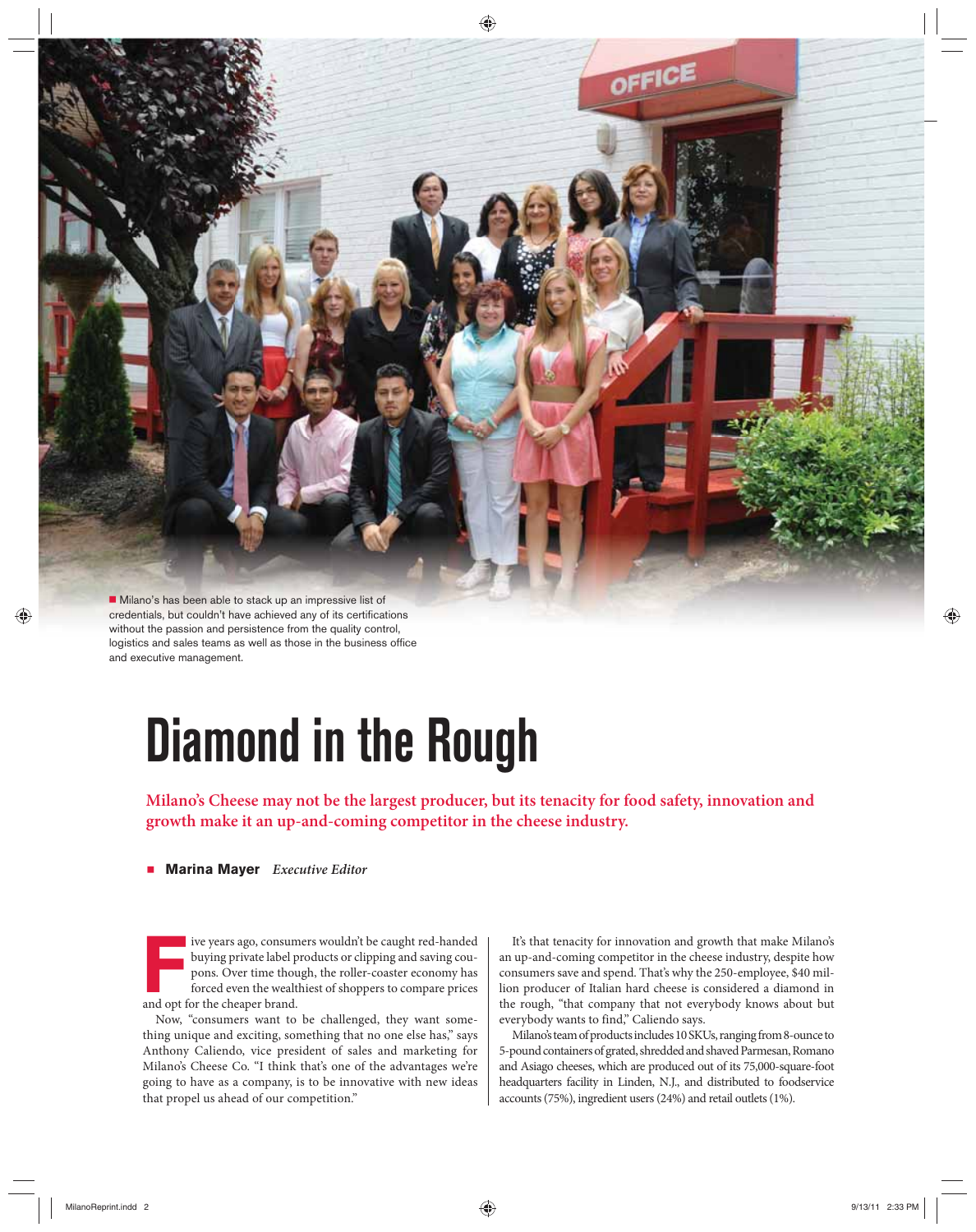### **Corporate** Profile

Despite the emphasis on institutional customers though, Milano's is making a push into retail in a big way. For starters, it became a member of various food trade organizations, such as International Food Technologist, International Dairy-Deli-Bakery Association, Private Label Manufacturers' Association, American Dairy Products Institute and the National Association of Pizza Operators.

Additionally, it started hosting tabletops at these organizations' tradeshows, including the International Pizza Expo, Mar. 1-3 in Las Vegas; the NRA Show, May 21-24 in Chicago; IDDBA's Dairy-Deli-Bake Seminar & Expo, June 5-7 in Anaheim, Calif; IFT Food Expo, June 11-15 in New Orleans; and the ADPI International Whey Conference, Sept. 18-21 in Chicago. Coming up, Milano's

will make a tabletop presence at PLMA's Private Label Tradeshow, Nov. 13-15 in Chicago.

Aside from making a name for itself and exposing its brand through various media, it helps that Milano's target audience is, "anyone who eats cheese," Caliendo says. "It doesn't really matter what their nationality is. In general, when it comes to Italian food, there's not really many people who don't like it. When it comes to cheese, specifically Italian cheese, it really has the flavor. It gives it that kick that tastes better. It's a product that every consumer knows and every consumer wants. I'd say that the percentage of consumers who have Italian cheese in their house is really, really high, probably in the 80-90% range. It's like not having ketchup in the house."

In fact, from 1999 to 2009, per capita sales and consumption of Parmesan cheese doubled from 0.41 to 0.80 pounds, according to the International Dairy Facts 2010 Edition, produced by the International Dairy Foods Association, whereas Romano rose from 0.17 to 0.25 pounds per captia over the 10-year timeframe. The data are in the company's favor. Milano's is on the fast track to success just by being able to bring the consumers what they want.

#### **Operating cut and dry**

While the Milano's name has been around for some time, it was just recently certified as the doing business as name of JVM Sales Corp., its parent company.

"No one knew what JVM Sales was and that it had to do with Milano's cheese," Caliendo says.

However, JVM Sales has been a family-owned and operated business for nearly two decades.

In 1983, Joseph Falcone purchased JMV and ran it as chief executive officer until 2000, when he became blind and his

To better target its retail customers, Milano's created a 64-bag shipper, which substitutes the run-of-the-mill cardboard with a metal frame that holds four black wicker baskets and is adorned with Italian-style colors and artwork.



daughter, Marybeth Tomasino, took over. Tomasino, currently the chief executive officer and treasurer, acquired JVM in September 2010.

JVM was built on the strong principles of hard work, dedication, integrity and family values of the Old Country, and has evolved throughout the years thanks to the family's combined 60 years experience as gifted cheesemakers.

In addition to leading the company, Tomasino holds 10 certifications, ranging from food safety to product development to employee training, and she trains each individual employee herself.

"We've always been proactive in the food safety department," she

adds. "[And], the regulations that just changed in the [Food Safety] Modernization Act have only helped this company because we used to chase our customers on information for our third-party orders and any kind of regulatory documents, and now they have to give it to us much quicker."

To comply with the revised Dietary Guidelines for Americans, for instance, Milano's is working to create lowsodium items, "however, there is a standard for Parmesan and

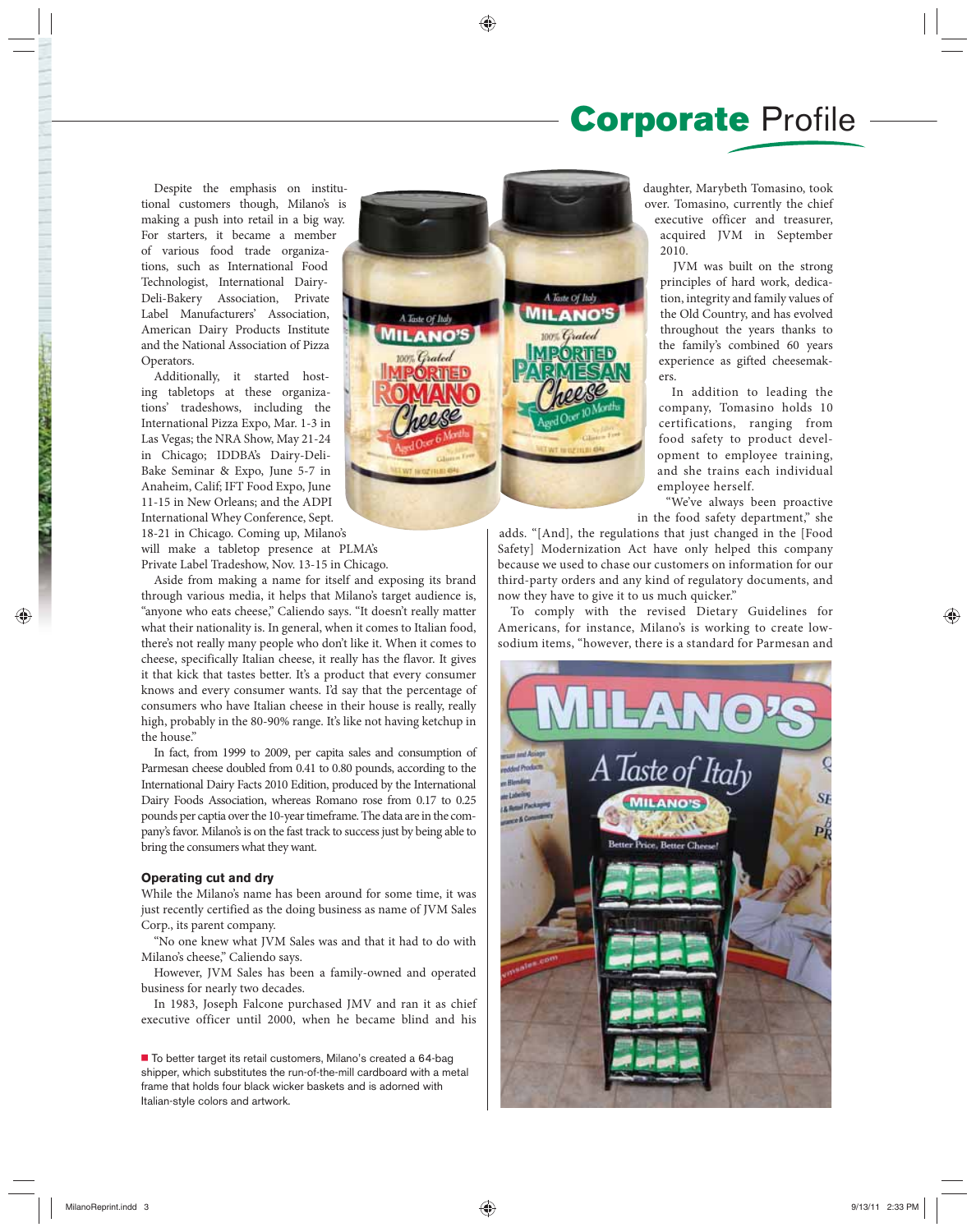## **Corporate** Profile



■ Marybeth Tomasino (bottom right) is CEO and treasurer. She prides herself on operating as a family-run business, which is why her children (clockwise, from bottom left), Justin, assistant manager of production, and Mary Jean, assistant manager of quality assurance, spend their summers working in the plant. Kimberly, business development manager, works full time.

Romano," says Tomasino, who maintains a degree and certification in ingredient development and works with suppliers and local pizza joints to test certain concoctions. "When there is a range of three to five [for sodium content], we try to get a little above three for salt."

#### **Polishing up its portfolio**

While the folks at Milano's are busy pumping out nearly 400,000 pounds of product a week (see related article, beginning on page 68), they're also redeveloping their product line and packaging materials to better segue into the retail market.

For starters, Milano's is in the process of launching a spiced Parmesan and spiced Parm-Romano line, which blends red peppers, jalapeños and other spices to provide a Latin/ Italian-type flare.

"There's so many things you can do with spiced items like this," Caliendo says. "If you go to any major company, like Subway, you'll see that they have Parmesan, then they have a red pepper, a basil or oregano and then you'll watch them shake it on there. So, why have all three when you can have one? We want to try to consolidate it for our clients and make it easier for them, and do the same thing for the retail shelves."

Milano's also introduced a sabori seasoning, which boasts red peppers and Italian vegetables to provide an Italian flair with a little kick.

"There always has to be some kind of niche that separates you from the rest, and that's what we're really going to focus on as a company — how do we create the marketing, the taste of the product, the ideas that open the door for people to want to try our product," adds Caliendo.

Meanwhile, Milano's developed a 1-pound economy-size pillowpack bag featuring a zipper seal that was designed to give consumers more product for less money.

"As the economy went backwards over the last three years, we've seen changes in packaging, changes in major companies that have changed their sizes," says Caliendo. "They maybe went from 8 ounces to 6 ounces. They tried to cut down some of the product to really lower the price for the economy. What we did is come up with a 1-pound bag that really gave the consumer more product, not less product, for a very, very good price."

To accompany the 1-pound bag, Milano's created a 64-bag Italian cheese supermarket shipper, which substitutes the run-ofthe-mill cardboard rack with a metal frame that holds four black wicker baskets and is adorned with Italian-style colors and artwork. On the sides of the shippers, consumers can find brochures, directing them to the company's website, which is in the process of being updated to include a more in-depth arena for consumer interaction and recipe sharing.

"After talking to many dairy buyers, one of the biggest problems I'm hearing is, how do we display cheese? That's why we designed the new shipper," Caliendo says.

Milano's is also tapping in to one of the hottest trends in the food business — going green — by initiating discussions on creating a biodegradable bag.

"We want to become the first cheese company to actually come out to market with these biodegradable go green-type of cheese products," Caliendo says."

In addition to its nationwide customers, Milano's is expanding into the international world of cheese. In doing so, it hired an inhouse counsel who has helped the company acquire EEU certification, as well as other export qualifications. Plus, the Milano's plant is just 10 minutes from the port, providing an attractive

means of exporting overseas.

"The way we look at is, we can't control the government, but we can control our destiny," Caliendo says. "We have to go out there and work on international markets, focus on the world, not only the United States. Doing so, I think within the next three years, we can probably increase our business by 20-30%, just in international business."

"We have a very unique position here," Caliendo adds, "being able to not only build a brand name, but to be able to build a retail product at a great price and then be able to work on the private label side."

Before long, Milano's will be more than just a diamond in the rough — it'll be a gem in the cheese industry where everyone knows their name.  $\blacksquare$ 

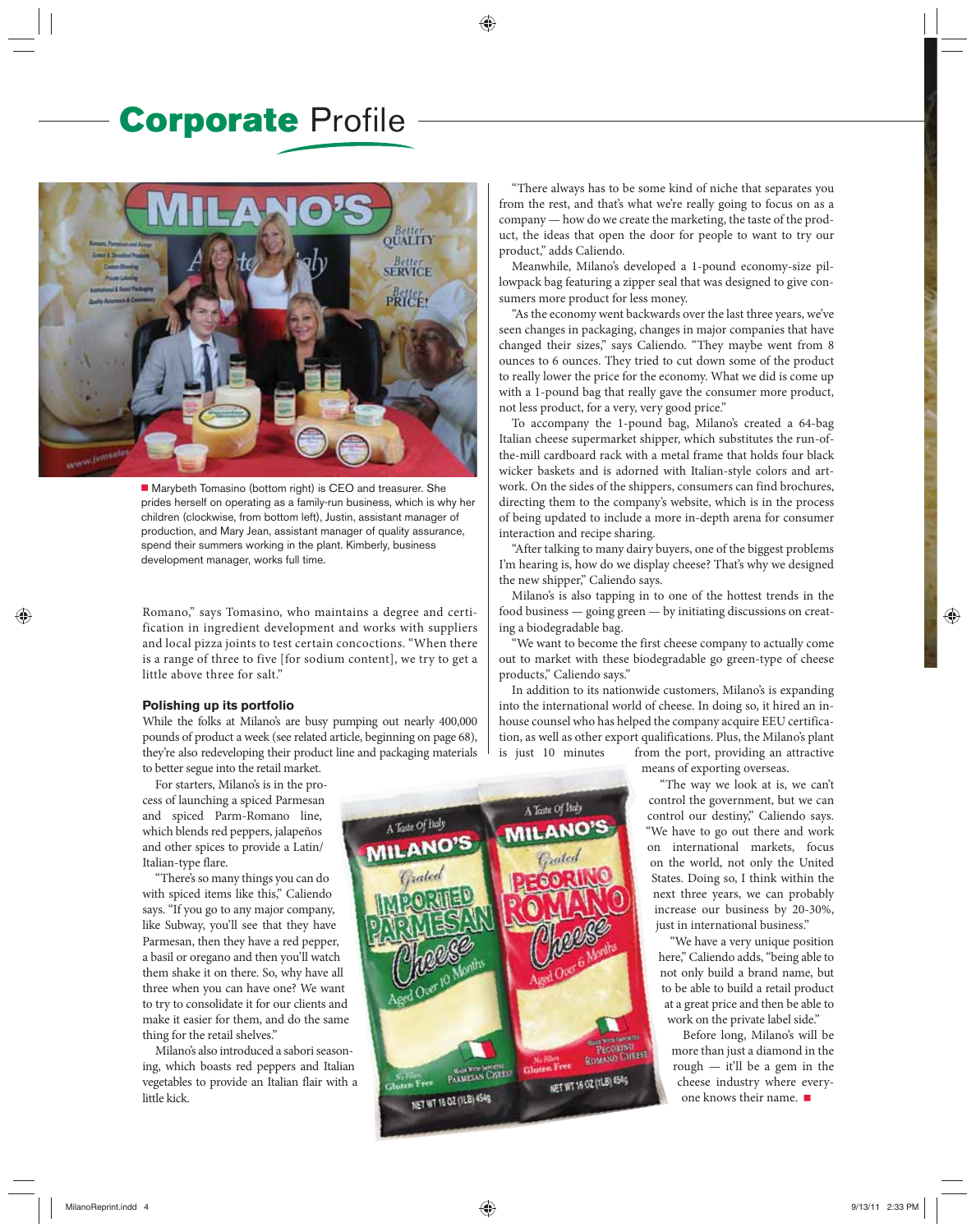

## **Training is Milano's Middle Name**

**Between new product development and maintaining food safety, Milano's Cheese Co. prides itself on training, training and more training.** 

- **Marina Mayer** *Executive Editor*

IIM Sales Corp., it was nothing more than a mom-and-pop cheesemaker that produced Italian hard cheeses for foodservice accounts. "One of the biggest challenges on the sales and marketing side is really letting people know n 1983, when Joseph Falcone purchased JVM Sales Corp., it was nothing more than a mom-and-pop cheesemaker that produced Italian hard cheeses for foodservice accounts.

"One of the biggest challenges on the sales and marwe're a company who's been around for a long time but [no one] doesn't really know about," says Anthony Caliendo, vice president of sales and marketing for Milano's Cheese Co., the doing-business-as name for JVM Sales.

Today, the \$40 million family-owned and operated company employs approximately 250 people and pumps out close to 400,000 pounds of grated, shredded and shaved Parmesan, Romano and Asiago cheeses from its 75,000-square-foot facility in Linden, N.J.

But, the secret behind Milano's success isn't its story, its quality products or its redesigned packaging concepts (see "Diamond in the Rough" on page 63). Milano's hires quality people who bring passion and loyalty to each and every order.

"We've always been proactive in the food safety department. I have a fantastic staff under me that follows through on everything," says Marybeth Tomasino, Falcone's daughter and the chief executive officer and treasurer. "JVM's middle name is training."

Through continuous training, Milano's has been able to stack up an impressive list of credentials. For example, in May 2010,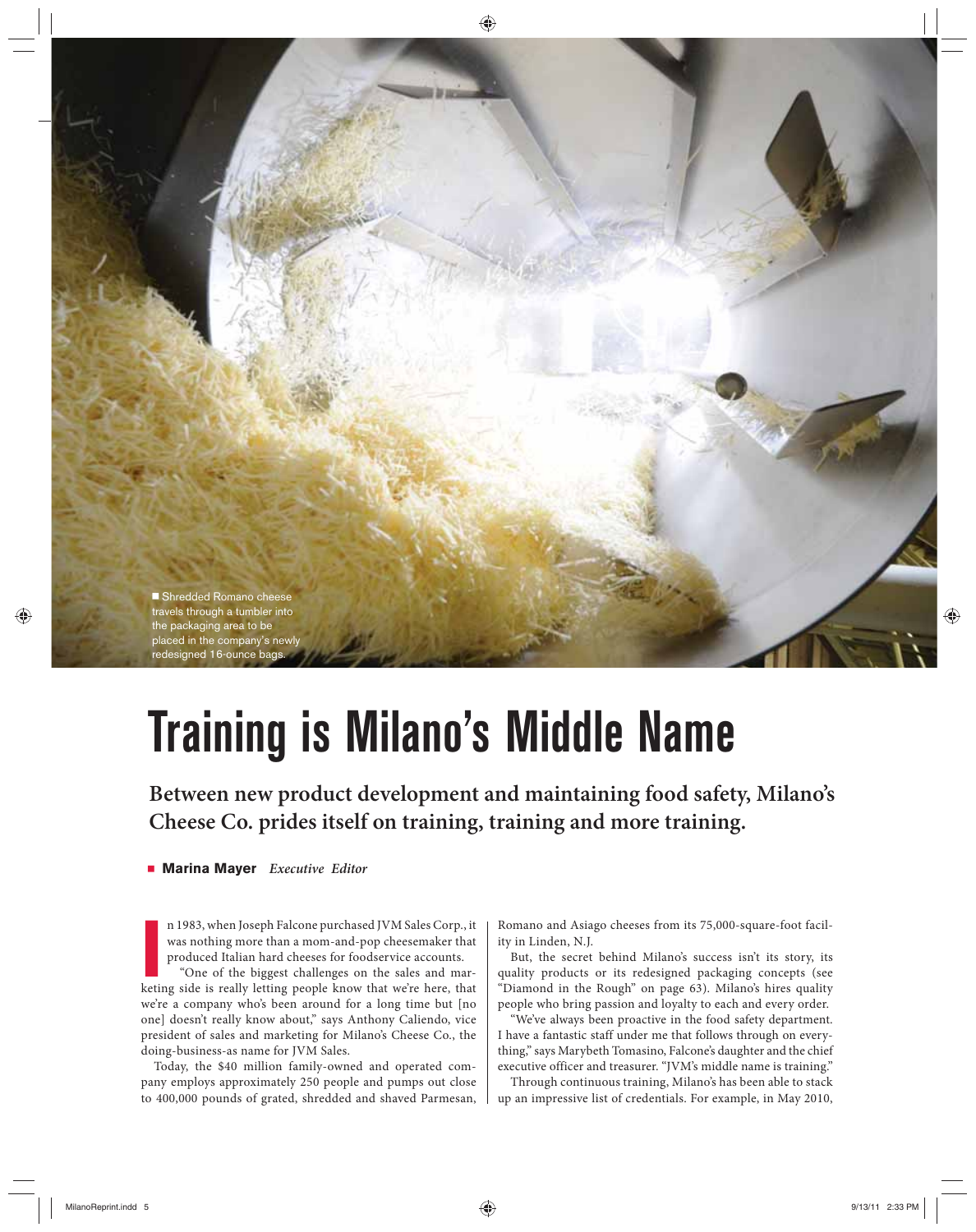## **Plant** Close-up



Left: Milano's pumps out close to 400,000 pounds of grated, shredded and shaved Parmesan, Romano and Asiago cheeses from its 75,000-square-foot facility in Linden, N.J. Above: A sheeter pushes the cheese up to a bucket elevator and into the 50-foot zigzagged vibratory conveyor that aligns the ceiling.

it passed the Silliker Good Manufacturing Practices audit, and just one month later, received approval for food establishment for the U.S. Military Armed Forces Procurement. Then, in October 2010, Milano's received SQF 2000, Level 2 certification and is vying to obtain Level 3 in the fall. The plant also underwent HACCP certification.

It also trains on an assortment of other programs, including but not limited to, lock-out/tag-out, metal detection, warehouse, forklift, food security, pest control, pallets and more.

The Milano's facility undergoes a makeover about every six months, whether it's adding a new line or enhancing a piece of machinery. Today, the Milano's production site is fully automated, cutting production down from three shifts, six days a week to two shifts, five days a week, with the second shift being a skeleton crew. Cleaning and sanitation are carried out after both shifts are shut down for the week. It also conducts two mock recalls a year, once during business hours and once after.

"What we've been focusing on for the past three years was automating, so we have fewer hands in the product," Tomasino says. "So, we generated a new line that would go across the room along the ceiling in vibratory conveyors to add room to our new packaging line and a new sheeter line with 12 scales. Then we invested in a new line that would take it directly from the packaging area through an X-ray machine that we just purchased a year ago. I'm also putting up a wall right now to enclose the new packaging line to insert a new refrigerated cooler and a new finished product cooler extension."

### **Operating autonomously**

At the time of *Dairy Foods* visit, Milano's was churning out Romano cheese for its retail customers.

Cheese comes in from various domestic and imported suppliers in wheel forms (in a multitude of sizes), which are sliced in halves and then sent through a bowl chopper, which is actually a buffalo chopper used to chop up buffalo. While in the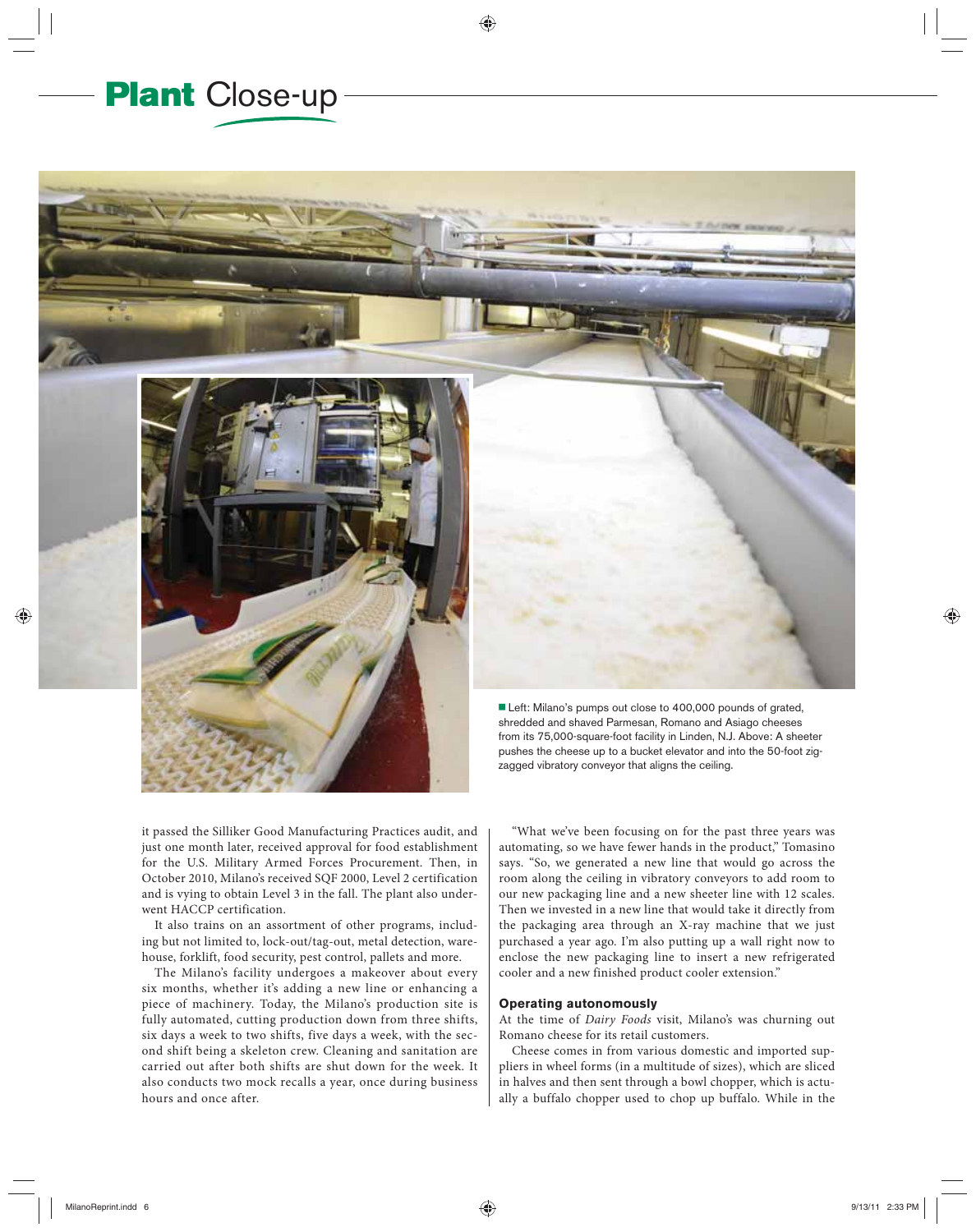



chopper, which holds 500 pounds of mix, operators add an anti-caking blend to protect the product.

The chopped-up cheese then exits through a screw conveyor into a sheeter, which pushes product up the bucket elevator and into the 50-foot zig-zagged vibratory conveyor that aligns the ceiling. The conveyors travel through the wall and feed into a scaler, then a hopper and then down into pre-set bags in the packaging area. (The actual processing of the cheese is a proprietary

process; therefore Milano's didn't comment further).

All product goes through the newly installed X-ray machine. Operators calibrate the machine four times a day alongside a metal detection check, also four times a day.

If product doesn't pass the test, Tomasino says, the belt drops down into a bucket and empties the remainder of that line's product. Then, the product runs through the line again. Should the product still not pass, the entire line's

product is dumped and analyzed by a metal agent to determine what foreign objects entered the line and at what phase.

Once the product passes through the X-ray system, it travels into a 100-foot swivel conveyor that zig zags through the packaging room. Product enters the filling line where it dumps into jars, bags or containers, then travels through a second metal detection unit and around into the capper station. Once the container is capped, it enters the labeler and into the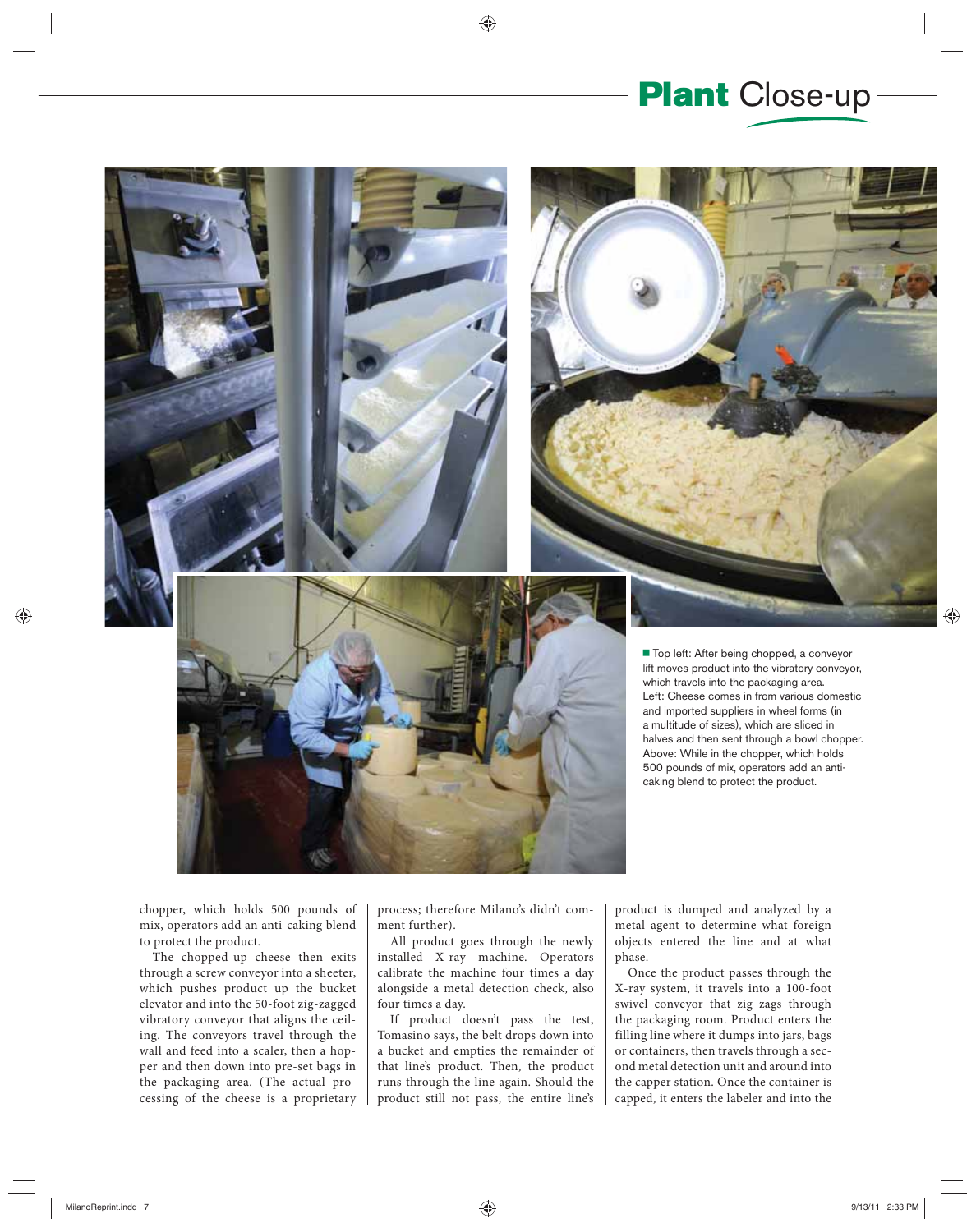## **Plant** Close-up



casepacker before being manually palletized and shipped out through one of the company's four docking stations.

There are three batch dryers (a continuous dryer is in the installation phase) that are equipped with a vacuum that sucks out the cheese from the dehydraters and sends it through the piping system. Each batch dryer hold 1,000 pounds of product and is turned over every 20 minutes.

Aside from its credentials and automated facility, Milano's also prides itself in continuous testing through its in-house laboratory, which scans for salmonella, listeria, yeast, mold, moisture and more. All incoming raw materials and outgoing orders are tested every day, all day.

Milano's also conducts monthly environmental swabs and a weekly aerobic plate count to test for micro-organisms and spoilage. Additionally, Milano's invested in an accupoint machine to ensure that cleaning and sanitation are being carried out correctly.

"One of our big niches is the ability to custom blend by taking an existing product, formulate it, match it and then try to give them a better price on the foodservice end," Caliendo says.

Good thing Milano's has the credentials and the diligence to maintain its training streak.  $\blacksquare$ 

## **AT A GLANCE**

**JVM Sales Corp., dba Milano's Cheese Co. Location:** Linden, N.Y. **Year Opened:** 1975 **Sales:** \$40 million **Size:** 75,000 square feet **Employees:** 250 **Brands:** Milano's **Products:** Italian hard cheese, such as Parmesan, Romano and Asiago **Total processing capacity:** Two shifts, five days a week, not even at full capacity. **Pasteurization type:** None. Everything comes in pasteurized. **No. of filling lines:** Five **No. of packaging lines:** Five **No. of SKUs**: 10 **Storage capacity:** Three coolers, with a new continuous cooler to be installed. **Distribution range:** Foodservice accounts (75%), ingredient users (24%) and retail outlets (1%).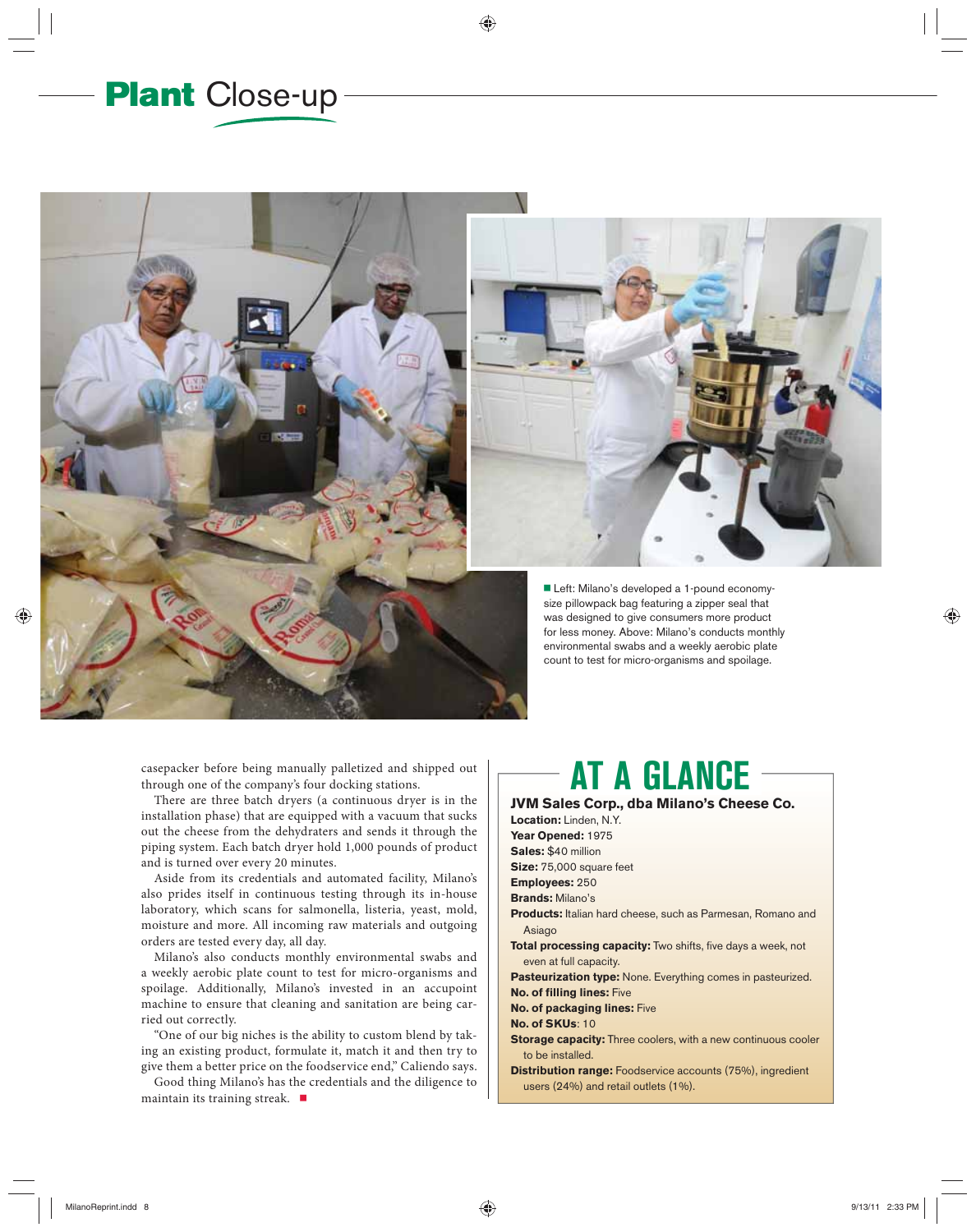# **Behind the Scenes**

**A photo gallery of Milano's Cheese Co., doing business as JVM Sales Corp., Linden, N.J.**

Photos by Vito Palmisano